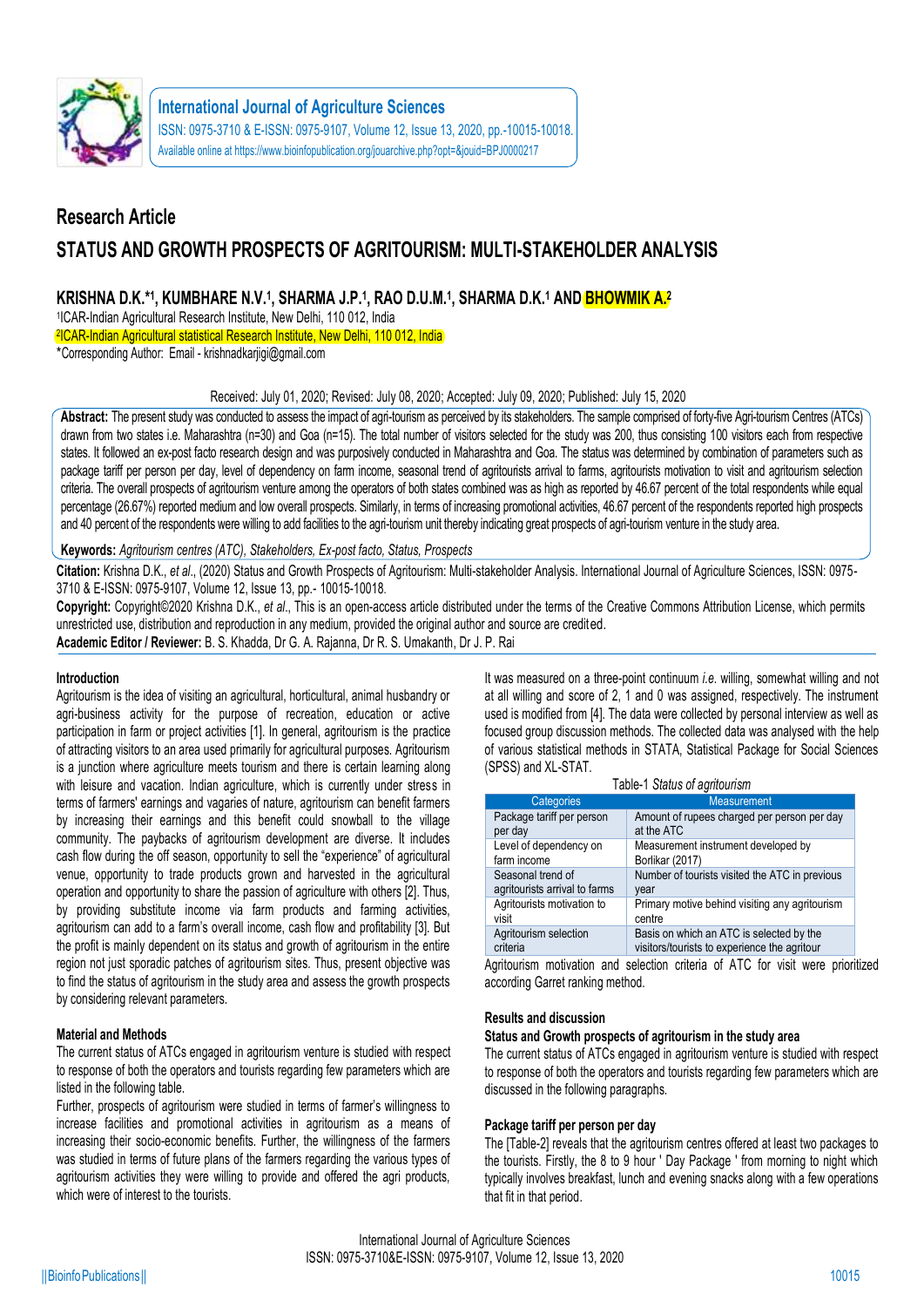Status and Growth Prospects of Agritourism: Multi-stakeholder Analysis



Fig-1 Arrival pattern of visitors to Agritourism farms in Maharashtra and Goa in previous years

The other package offered by the centres is 'overnight package' or 'one day – one night' package, which includes lunch, dinner and a breakfast along with the stay at the centre. The cost of 'day package' varies from ₹350 to ₹1000 per person whereas the tariff for 'overnight package' was largely between ₹1000 to ₹2000. The package of more than ₹2000 involves extra events and activities along with increased duration of stay.

Table-2 Distribution of ATC operators based on their present status of agritourism parameters (n=45)

| <b>SN</b>      | <b>Particulars</b>  | Category                 |                | %     |
|----------------|---------------------|--------------------------|----------------|-------|
| 1              | Package Tariff Per  | $<$ ₹1000                | $\overline{2}$ | 4.4   |
|                | person per day      | ₹ 1000 - 1499            | 29             | 64.4  |
|                |                     | ₹ 1500 - 2000            | 10             | 22.22 |
|                |                     | > ₹ 2000                 | 4              | 8.88  |
| $\overline{2}$ | Level of Dependency | All income from farming  | 10             | 22.2  |
|                |                     | Farm income Primary      | 15             | 33.3  |
|                |                     | On and off-farm income   | 8              | 17.8  |
|                |                     | equally important        |                |       |
|                |                     | Off-farm income Primary  | 8              | 17.8  |
|                |                     | Farm income not critical | 4              | 8.9   |

## **Level of Dependency**

The data in [Table-2]. shows the distribution of the respondents into five levels of economic dependency. The majority of the respondents are found to be belonging to total economic dependency to medium level of economic dependency on the farm income.

## **Arrival pattern of visitors to ATCs of sampling area**

The arrival pattern is the regularity of visits by the agritourists in last three years which is drawn into a figure by converting number into percentage. The data on number of visitors in the previous years was collected using their entry registers. In few cases where registers were not fully updated, approximate number was calculated based on owners' memory. [Fig-1] shows the trend of arrival of agritourists to the ATCs in the previous years. The visitors for both Maharashtra and Goa ATC are shown in the separate line graph that highlights the variation in the seasonal trend for both the states.

The number of tourists in percentage increases for both states from March to May but gradually it decreases for Goa and increases for Maharashtra. Further, from September to December, the tourists' arrival gradually increases in case of Goa because of holiday season and year end whereas the number starts downward trend in case of Maharashtra from August till January because of lack of rainy season. Moreover, rabi season in MH will not attract as many tourists as kharif season. The results of the trend analysis in visitor's arrival to ATCs is in line with findings of [5].

## **Agritourists motivation to visit**

Data in the [Table-3]. shows the preferred ranking given by all the agritourists combined together of both Maharashtra and Goa regarding their motivations for being an agritourist. The weighted Mean Ranking method was used to get these results from the ranking data. This list of probable motivations was listed based on previous study of [6]. Further, few were modified according to the respondents as well. The opportunity to be close to nature is ranked as the most motivating factor to choose agritourism by the respondents. Table-3 *Motivations for being an Agritourist (n=200)*

|                | $1$ abic-5 Molivations for being an Agniculist (11-200) |          |      |
|----------------|---------------------------------------------------------|----------|------|
| <b>SN</b>      | <b>Motivating attributes</b>                            | Weighted | Rank |
|                |                                                         | Mean     |      |
| $\mathbf{1}$   | To be close to natural environment                      | 4.30     |      |
| $\overline{c}$ | Different holiday experience                            | 4.10     | Ш    |
| 3              | Local cuisine                                           | 4.08     | Ш    |
| 4              | To be together with family/friends                      | 4.03     | IV   |
| 5              | Mental & physical relaxation                            | 3.95     | V    |
| 6              | To experience agricultural life & activities            | 3.77     | VI   |
| $\overline{7}$ | To experience authentic rural culture &                 | 3.73     | VII  |
|                | living                                                  |          |      |
| 8              | Escape from city life                                   | 3.71     | VIII |
| 9              | Escape from stress                                      | 3.50     | IX   |
| 10             | Knowledge about agriculture                             | 3.42     | X    |
| 11             | To purchase agri-products                               | 3.36     | XI   |
| 12             | Nostalgia                                               | 3.14     | XII  |

Results show that a short but relaxing break from the monotonous urban lifestyle, with the chance to spend some quality time with the family and friends, while relishing the authentic rural cuisine were the important motivational factors for the respondents. The opportunity of learning about the rural - farming life and agriculture along with purchasing opportunity of fresh agri-products is weighted bit less by the respondents. Despite the minimal weight given for 'nostalgia' in the results, it is still a very important attribute of agritourism.

#### **Agritourism selection criteria**

Tourists consider several aspects while selecting the agritourism centre to visit. Major considerations were listed and the respondents were asked to rank them according to their preference. The results are shown in [Table-4]. after processing the data using Garrett Ranking Method. The majority of the agritourists gave the utmost importance to the agritourism centre's proximity from their starting point (Garret score 69.57). This was followed by checking whether the agritourism centre had any famous tourist destination in the vicinity area.

|                | Table-4 Agritourism selection criteria (n=200)          |                  |         |              |
|----------------|---------------------------------------------------------|------------------|---------|--------------|
| <b>SN</b>      | Criteria                                                | Garrett<br>Score | Average | <b>Rank</b>  |
|                | Close proximity from home city                          | 13915            | 69.57   |              |
| $\mathfrak{p}$ | Close proximity to a famous tourist<br>attraction       | 13695            | 68.47   | $\mathsf{I}$ |
| 3              | Recommended by friends or<br>relatives                  | 10905            | 54.52   | Ш            |
| 4              | Impressed by the website or<br>advertisement            | 10875            | 54.37   | IV           |
| 5              | Familiarity gained through earlier /<br>repeated visits | 7445             | 37.22   | V            |
| 6              | Recommended by media                                    | 6645             | 33.22   | VI           |

Many of them considered opinion from friends and relative while choosing ATC to visit. Impression by website, previous self-experience and the promotional attempts of the ATC were considered by lesser people whereas media helped only few people to decide which agritourism to visit.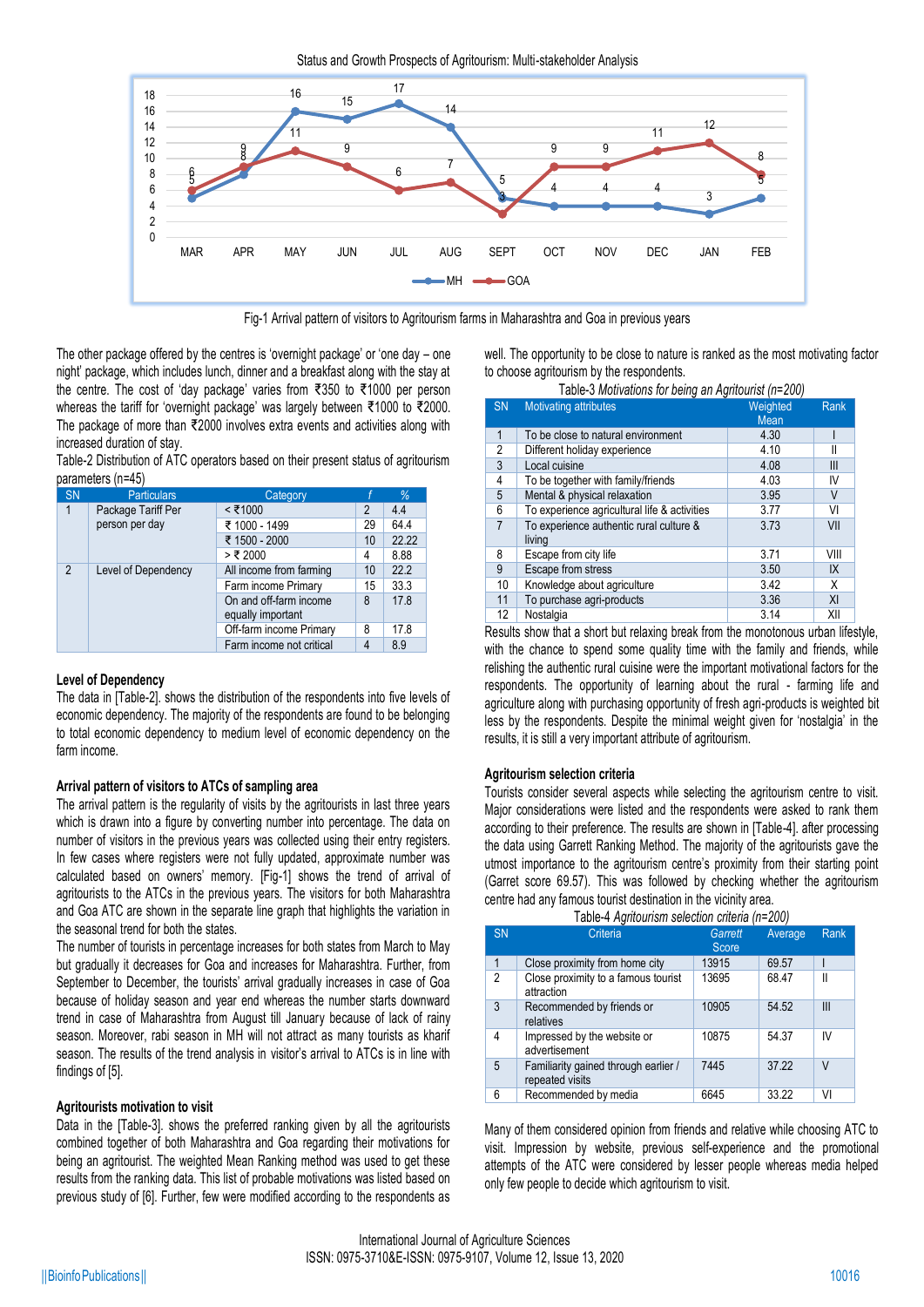#### **Prospects of agritourism in the study area**

Prospects of growth of agritourism were determined by eliciting the response of the ATC hosts in two categories. First parameter was to add facilities to the agritourism unit and second was attitude towards increasing promotional activities. [Table-5] shows the frequency and extent of willingness to add facilities to the agritourism unit as expressed by the ATC operators/hosts of study area of both states.

Table-5a *Prospects as perceived by the respondents in practising agritourism (n=45)*

| <b>Various aspects of Prospects</b>                            | W  |       | <b>SW</b> |       | <b>NW</b>      |       |
|----------------------------------------------------------------|----|-------|-----------|-------|----------------|-------|
|                                                                |    | %     | f         | %     | f              | %     |
| Increase/expand area under<br>agritourism                      | 24 | 53.33 | 3         | 6.67  | 18             | 40    |
| Integrate more interesting<br>activities                       | 21 | 46.67 | 9         | 20    | 15             | 33.33 |
| Improve accommodation facilities<br>at the site                | 42 | 93.33 | 3         | 6.67  |                |       |
| Offer rural Indian cuisine for<br>breakfast, lunch and dinner  | 39 | 86.67 | 6         | 13.33 |                |       |
| Provide better medical facilities<br>during emergency          | 39 | 86.67 | 6         | 13.33 | L              |       |
| Offer more recreational activities<br>that excites the tourist | 27 | 60    | 3         | 1.67  | 15             | 33.33 |
| Offer agri-products at reasonable<br>prices                    | 42 | 93.33 | 3         | 1.67  |                |       |
| Regularly maintain and follow<br>visitors' feedback book       | 45 | 100   |           |       |                |       |
| Improve transport facilities to site                           | 33 | 73.33 | 12        | 26.67 | $\overline{a}$ |       |
| Providing pick and drop facilities                             | 39 | 86.67 | 6         | 13.33 | ٠              |       |

All the sampled hosts agreed that they regularly maintain and follow visitors' feedback book which keeps trackof the trend of visitors and identification of major areas of visitors. Majority of the hosts also showed favourable attitude for improving accommodation facilities and rural cuisine. The only concern was that only 53.33 percent of the hosts were willing to expand the area under agritourism. It was evident from the data that they were willing to enhance the quality of services as against area expansion until they found complete sustainability and net profit in all the seasons.

| Various aspects of                                                                           | W  |       | <b>SW</b> |       | ΝW             |       |
|----------------------------------------------------------------------------------------------|----|-------|-----------|-------|----------------|-------|
| <b>Prospects</b>                                                                             | f  | %     | f         | %     | f              | %     |
| Regular Advertisement of<br>the farm house unit                                              | 28 | 62.22 | 15        | 26.67 | $\overline{2}$ | 4.44  |
| Development of own<br>website and update<br>regularly                                        | 42 | 93.33 | 3         | 1.67  |                |       |
| Developing contact with<br>Schools, Colleges, NGOS,<br>Club, Union and other<br>Organisation | 33 | 73.33 | 9         | 20.00 | 3              | 1.67  |
| Arrangement of cultural<br>programme                                                         | 30 | 66.67 | 6         | 13.33 | 9              | 20    |
| Creating Opportunity for<br>rural games                                                      | 21 | 46.67 | 12        | 26.67 | 12             | 26.67 |
| Provision of information<br>about Marathi / Konkan<br>culture                                | 39 | 86.67 | 6         | 13.33 |                |       |
| Development of good<br>relationship with the tourist                                         | 45 | 100   |           |       |                |       |
| Customising agro-tour<br>package for different type of<br>tourist                            | 27 | 60    | 12        | 26.67 | 6              | 13.33 |
| Making availability of<br>agritourism related literature                                     | 45 | 100   |           |       |                |       |

Table-5b *Prospects as perceived by the respondents in practising agritourism (n=45)*

*(W=willing, SW=somewhat willing and NW=not willing)*

The second component in assessing the prospects was to increase the promotional activities and majority were willing to maintain good relationship with tourists and make availability of literature. Regular advertisement and opportunity for rural games was less favourable because of lack of enough skilled labour into it.

Table-6 Overall prospects as perceived by the respondents in practicing agritourism (n=45)

| <b>SN</b> | <b>Prospects</b>                  | Category       |    | percentage |
|-----------|-----------------------------------|----------------|----|------------|
| 1         | Over all prospects                |                | 12 | 26.67      |
|           |                                   |                | 12 | 26.67      |
|           |                                   | Low (11-14)    | 21 | 46.67      |
| a         | Adding facilities to the          | Medium (14-17) | 12 | 26.67      |
|           | agri-tourism unit                 | High (17-20)   | 15 | 33.33      |
|           |                                   |                | 18 | 40.00      |
| b         | Increasing promotional activities |                | 12 | 26.67      |
|           |                                   |                | 12 | 26.67      |
|           |                                   |                | 21 | 46.67      |

The overall prospects of agritourism venture among the operators of both states combined was as high as reported by 46.67 percent of the total respondents while equal percentage (26.67%) reported medium and low overall prospects. Similarly, in terms of increasing promotional activities, 46.67 percent of the respondents reported high prospects and 40 percent of the respondents were willing to add facilities to the agritourism unit thereby indicating great prospects of agritourism venture in the study area [7]

#### **Conclusion**

The status and prospects are the indicators of growth of agritourism into mainstream venture. Both quality and quantitative growth of the venture in terms of diverse activities would attract more visitors and expand the season bound activity to all time profitable business activity [8]. This can only be augmented not only by the strong will of the hosts and visitors but also by the institutional interventions such as policy and research backstopping must include Government strategies and suggestions for agritourism development. Reduction of high initial investment through introducing low cost construction materials through extensive research and case studies would bring the establishment cost to minimum level so that even the semi-medium and small farmers can also take up the venture. Provision of loan through PACs/ Commercial banks under MUDRA or startup scheme will encourage the young and interested farmers to take this venture. Provision of subsidy for low cost agritourism farms would strengthen as an agritourism. Agritourism can flourish and be financially viable only if all the promotional and prospective efforts are met efficiently.

**Application of research:** Research is helpful in identifying the agritourism status along with its growth prospects considering some qualitative and quantitative measuring tools.

#### **Research Category:** Agritourism

**Abbreviations:** ATC-Agri tourism centres, MH-Maharashtra SPSS- Statistical Package for the Social Sciences PAC-primary agricultural cooperative societies MUDRA- Micro Units Development and Refinance Agency

**Acknowledgement / Funding:** Authors are thankful to UGC and ICAR-Indian Agricultural Research Institute, New Delhi, 110 012, India for providing financial support. Authors are also thankful to ICAR-Indian Agricultural statistical Research Institute, New Delhi, 110 012, India

**\*\*Principal Investigator or Chairperson of research: N V Kumbhare** 

University: ICAR-Indian Agricultural Research Institute, New Delhi, 110 012, India Research project name or number: PhD Thesis

**Author Contributions:** All authors equally contributed

**Author statement:** All authors read, reviewed, agreed and approved the final manuscript. Note-All authors agreed that- Written informed consent was obtained from all participants prior to publish / enrolment